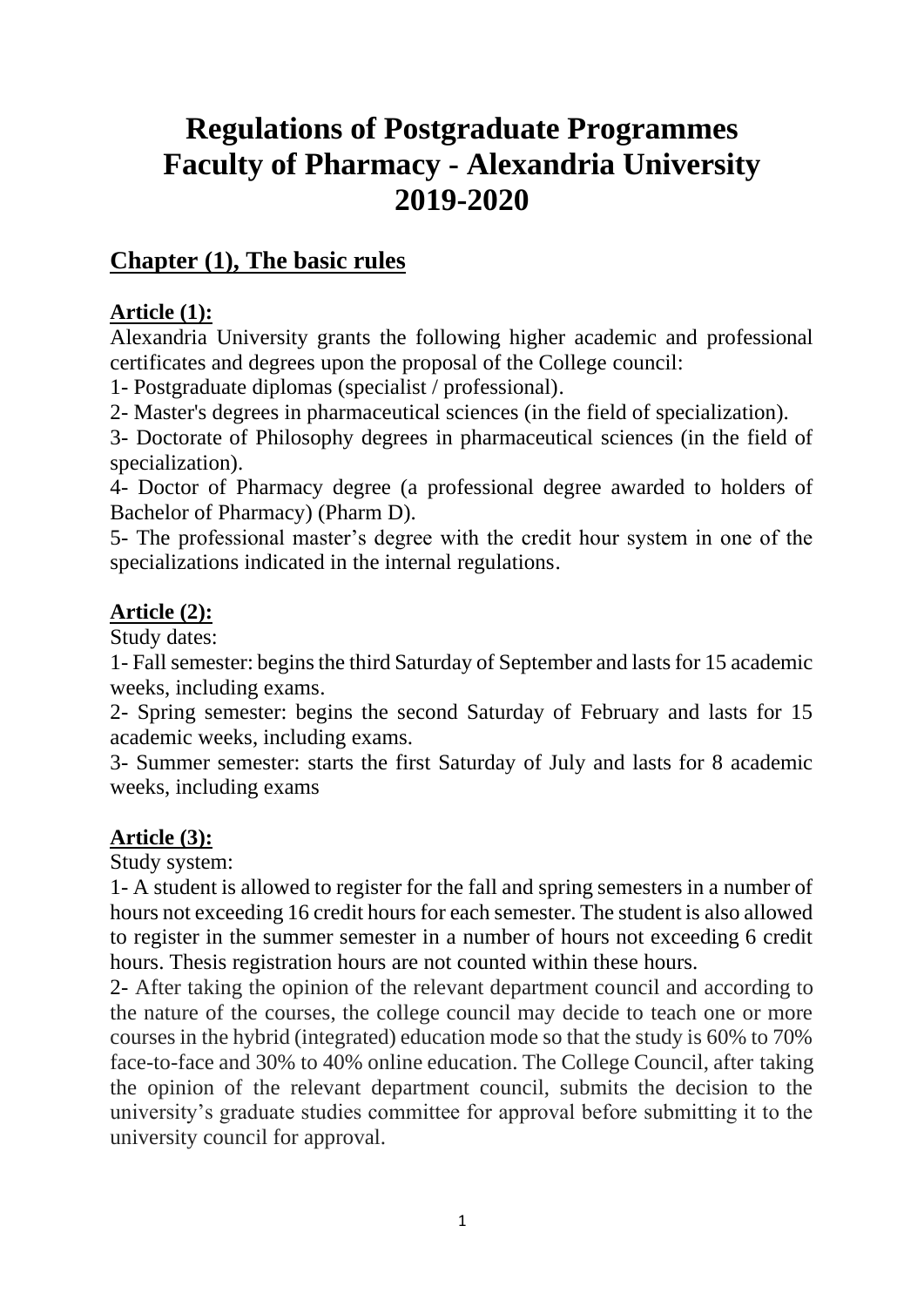# **Article (4):**

Credit Hour:

The credit hour is a unit of measurement for determining the weight of each course in one semester, and it is equivalent to:

1- One theoretical study hour per week.

2- Two hours of practice or two hours of laboratory or clinical training per week.

3- Four hours of field training per week throughout the semester

# **Article (5):**

General conditions for admission and registration:

1- A student who obtained a Bachelor's degree in Pharmacy from one of the universities recognized by the Supreme Council of Universities is accepted to study in postgraduate programmes if he meets the admission requirements for each program.

2- The student must fulfill the selection conditions set by each scientific department separately, whether it is for a group of students or for each case studying by itself, and to obtain the approval of the relevant department council and the college council.

3- The student must complete the documents and forms required in the Graduate Studies Department.

4- The date of the student's registration starts from the date of registering the first course of the academic courses. If the student does not register courses in the first semester after his registration, the registration for him is canceled.

5- The student selects the appropriate courses and fills out the course registration form and approves it from the academic advisor, the head of the department council, and the college vice president for postgraduate studies and research.

6- Registration is a prerequisite for the student to be allowed to attend and to calculate the courses for him.

7- A student is not considered registered in any course except after paying the tuition fees within the prescribed dates.

8- A student who does not complete the course registration procedures before the end of the second week of the fall and spring semesters or the first week of the summer semester is not entitled to attend the lectures.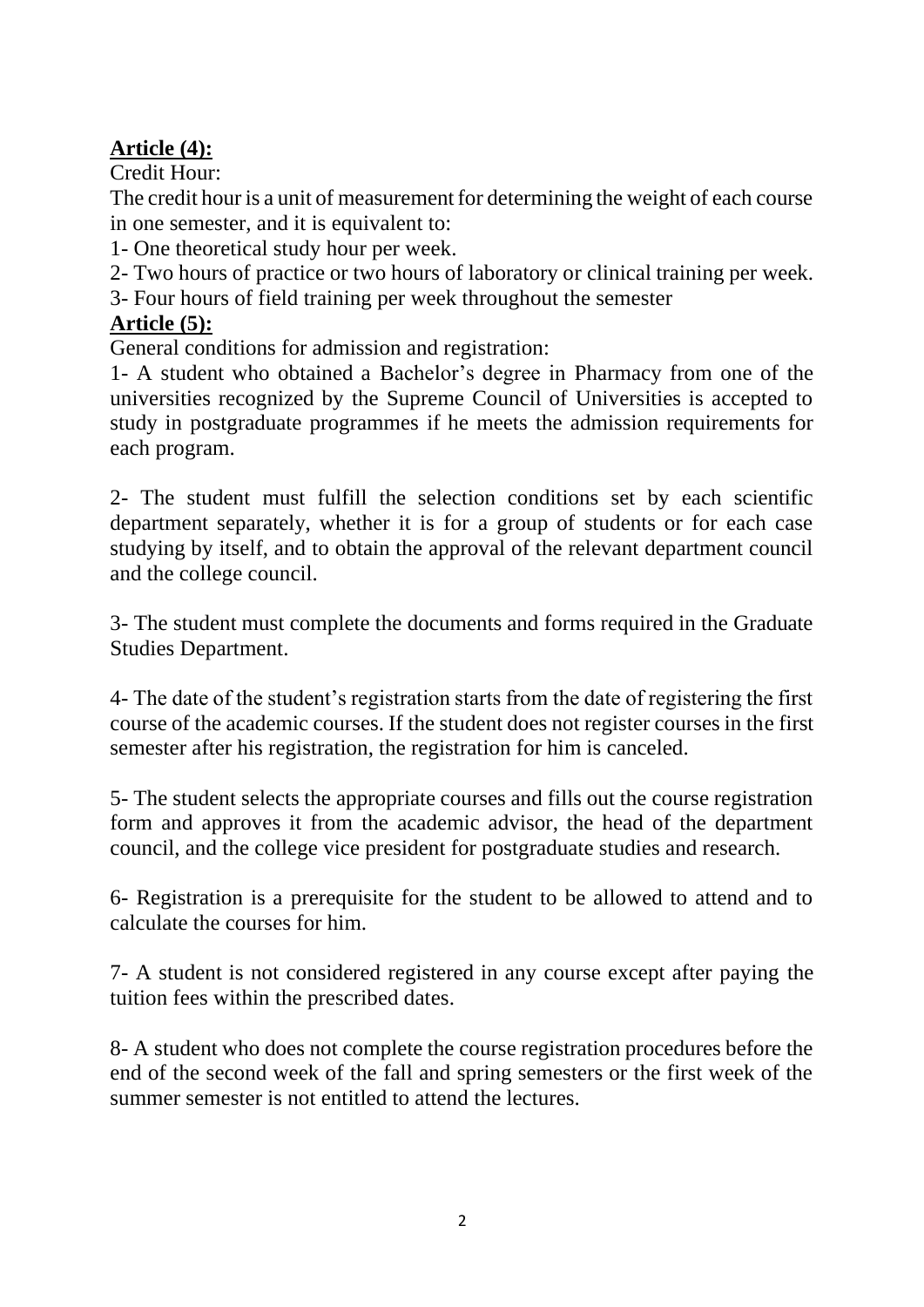# **Article (6):**

Course study rules:

1- The College council decides, after consulting the councils of the relevant departments, the minimum number of students admitted to open any program, as well as the number of students allowed to be admitted to each course.

2- The student has the right to delete / add any course before the end of the second week of the beginning of the study in the fall and spring semesters or at the end of the first week of the summer semester, after completing the procedures for deletion or addition in the course registration form and its approval by the academic advisor, without showing the deleted course In his academic record or used to calculate his cumulative rate.

3- The student is allowed to withdraw from the course before the end of the twelfth week of the beginning of the spring and fall semesters or the sixth week of the summer semester after filling out the withdrawal form and approving it by the academic advisor, and the professor of the course is notified, and in this case the student's hours of this course are not counted when calculating his semester GPA. The student has a grade withdrawal (W) for the course in his transcript.

4- The student is not allowed to enter the final examination unless he attends at least 75% of the teaching hours of the course. If the percentage of his absence exceeds 25% of the total number of teaching hours of the course, the student is notified that he will be deprived of entering the final semester exam, after warning him three times by the generally accepted legal methods, after the fourth, eighth and twelfth week of the fall and spring semesters and after the second, fourth and sixth week of the summer semester, and the warning follows The third decision of the College Council to deprive the student from entering the exam, and his academic record is set aside for him as a compulsory withdrawal from the course (FW).

5- The student obtains an incomplete grade (I) Incomplete if he is unable to enter the final examination of a course or complete some of his requirements for compelling reasons accepted by the Department Council and approved by the Graduate Studies Committee and the College Council, provided that he has attended and performed at least 75% of the course requirements of semester work and the practical exam, if any, must take the exam within two weeks of the start of the next semester, otherwise he obtains a compulsory withdrawal grade (FW). When the student obtains an incomplete grade (I) and after attending the exam and adopting the result, an incomplete grade is adjusted based on the result, then the course grade for the student is calculated and the semester GPA is amended accordingly.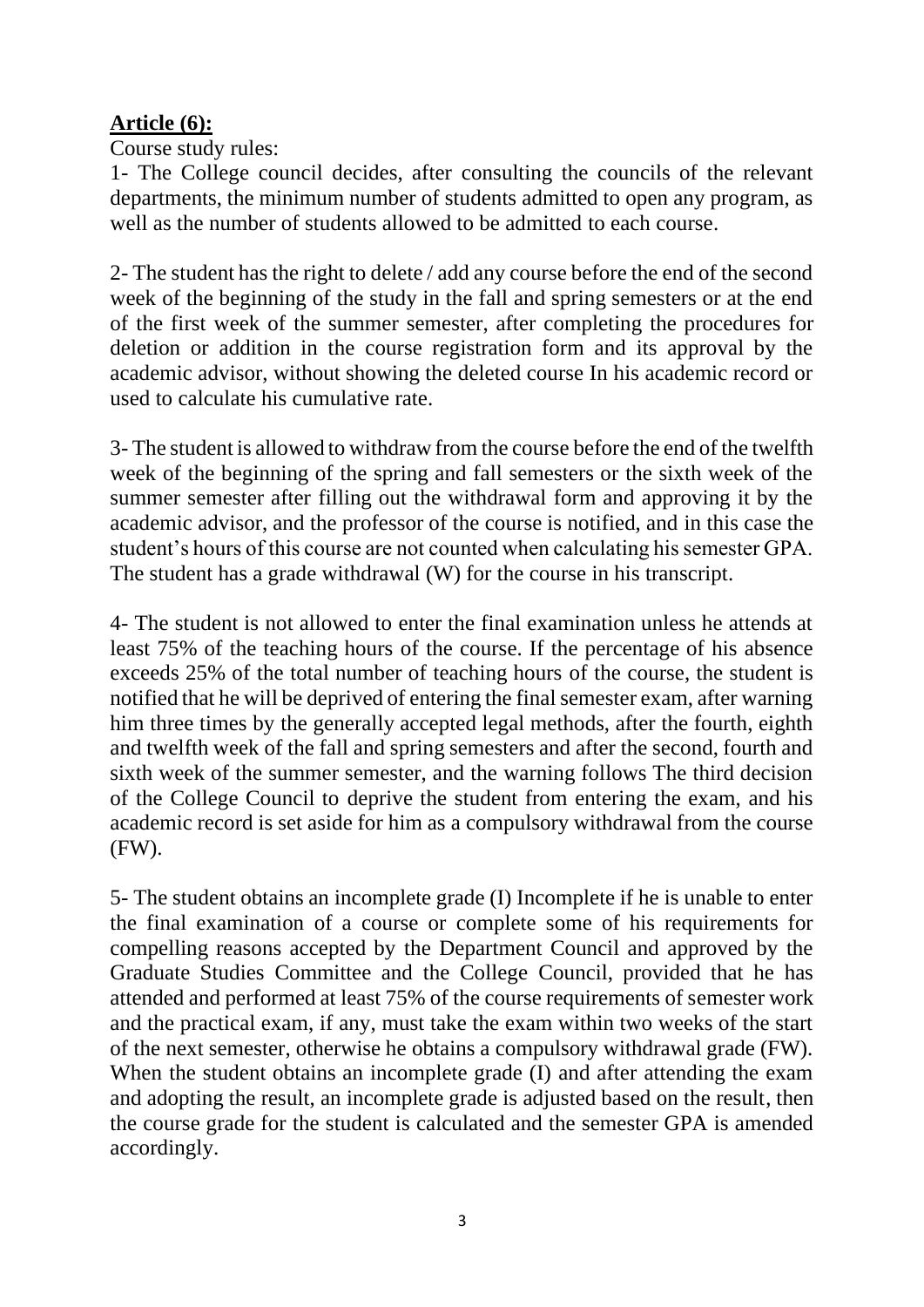In case if the student does not present an excuse accepted by the department council, the student gets a compulsory withdrawal grade from the FW course, and he must repeat this course if it is essential. The student has the right to study an alternative course if it is optional.

6- A student is allowed to withdraw from academic courses after registration when called to perform military service, and a withdrawal estimate for military service performance (MW) is allocated to him in his academic record, and this period is not counted within the course's validity period.

7- Courses in which the student obtains a grade (I, W, FW or MW) are not counted as study hours and are not included in the calculation of the cumulative average of grades.

8- The student has the right to re-register in any previously successful course in order to improve his assessment in this course.

9- All grades obtained in the courses in all attempts are recorded in the student transcript. If the student failed in the same course one time or more, the result of the attempt in which he succeeded is calculated in addition to the result of the attempt in which he obtained the highest grade in the attempts in which he failed, so that the relative weight of the course does not exceed twice its basic weight when calculating the GPA and not counting all failures in these cases in a manner that does not violate the principle of equal opportunities.

10 - A student may register for courses from outside the department, college or university within his academic program within the limits of two academic curricula or for no more than 30% of the academic program hours from a university or research center recognized by the Supreme Council of Universities, based on the academic or scientific supervisor's request and after the approval of the college council based on the approval of the relevant department council. These courses will not be included in the calculation of the cumulative grade point average (CGPA).

11- The course will not be counted within the hours required to obtain the degree if the student obtained a grade lower than C in this course, and he must repeat the same course if it was essential and he has the right to study an alternative course if it is optional.

12- in case if the scientific department recommends that the student be canceled from the program and the approval of the college and university council, the student is not entitled to register in the same program again and in the same specialty, but if the student requests to cancel his registration for reasons beyond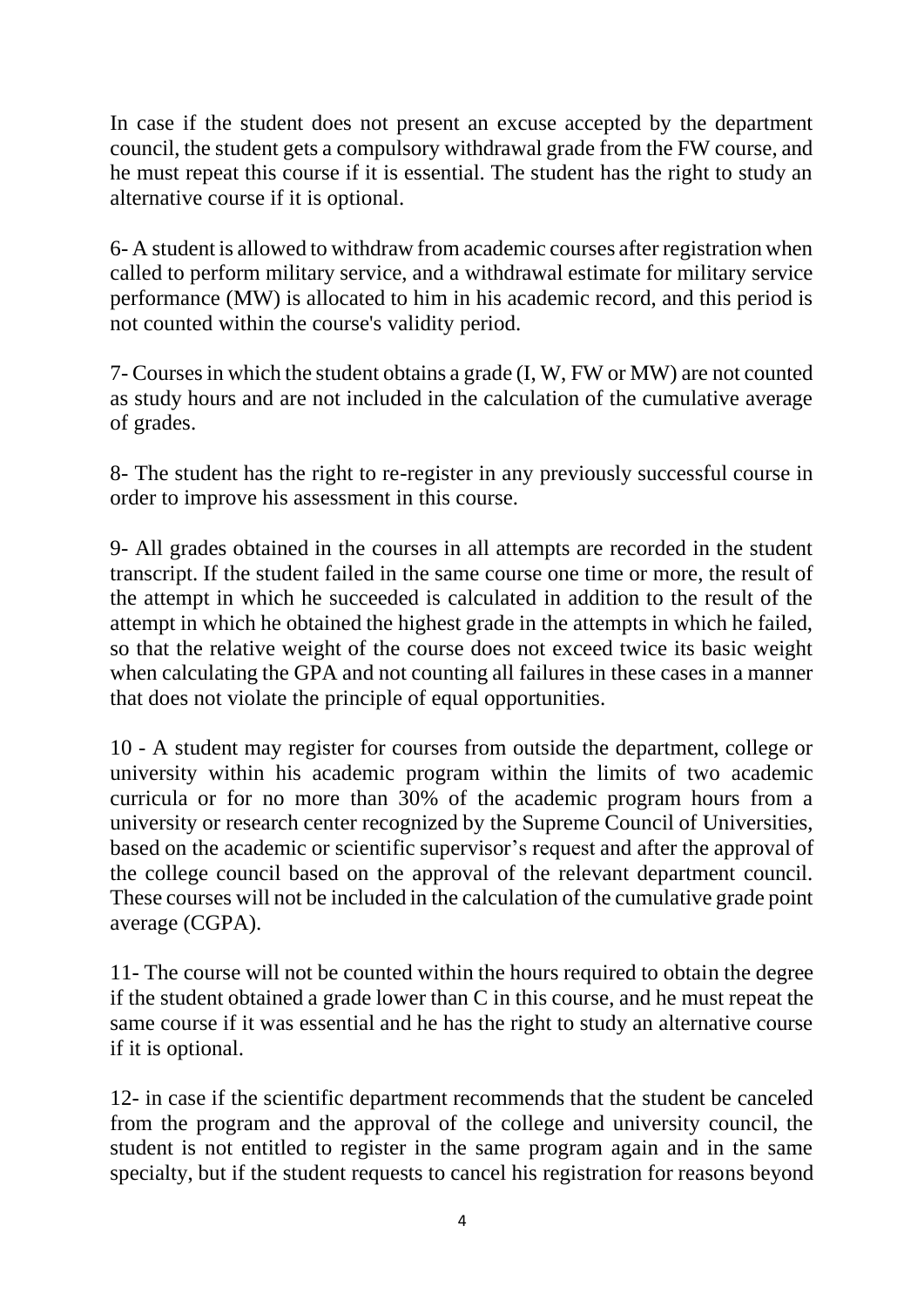his control, he is entitled to re-enroll in the same program starting from the next semester.

13- Courses that have passed more than three years from the date of their study (approval of the result) until the time of obtaining the diploma, or five years until the time of obtaining the master's degree or Pharm D, or six years until the time of obtaining the doctorate, are not counted in the result and the student has to restudy these expired courses, and the result of those courses is calculated as a condition for passing the study without the condition of obtaining a mark in it and does not enter into the calculation of CGPA and these courses are mentioned in the student's academic record as courses that have been returned as a result of their expiration date and a satisfactory classification is mentioned before them  $(Satisfactory = S)$ 

14- Calculation of the cumulative average of grades:

A - Qualitative points for course assessment  $=$  number of credit hours for the course X course points according to the grade obtained by the student.

B - Cumulative average GPA for each semester (to the nearest three decimal places) according to the equation:

[Points of course  $(1)$ ] + [Points of course  $(2)$ ] + .......

 $GPA =$ 

The total credit hours for all the courses the student completed in - the semester

C - The total cumulative average of CGPA scores is calculated to the nearest three decimal places according to the equation:

Sum of quality points of all completed courses

 $CGPA = -$ 

Sum of the credit hours of all completed courses

15- The student can register a course as an audit (AU) without entering the exam, and in the event that the student attends 75% of the course's teaching hours or more, the student is assigned an (AU Audit), and the student is not credited with any credit hours for that.

16- A student is not allowed to register for a course if the course has a previous requirement, and he must first pass the previous requirement.

17- The student's assessment is monitored in the academic record (IP) In Progress, during the progression of the Master's or PhD thesis, and the outcome of the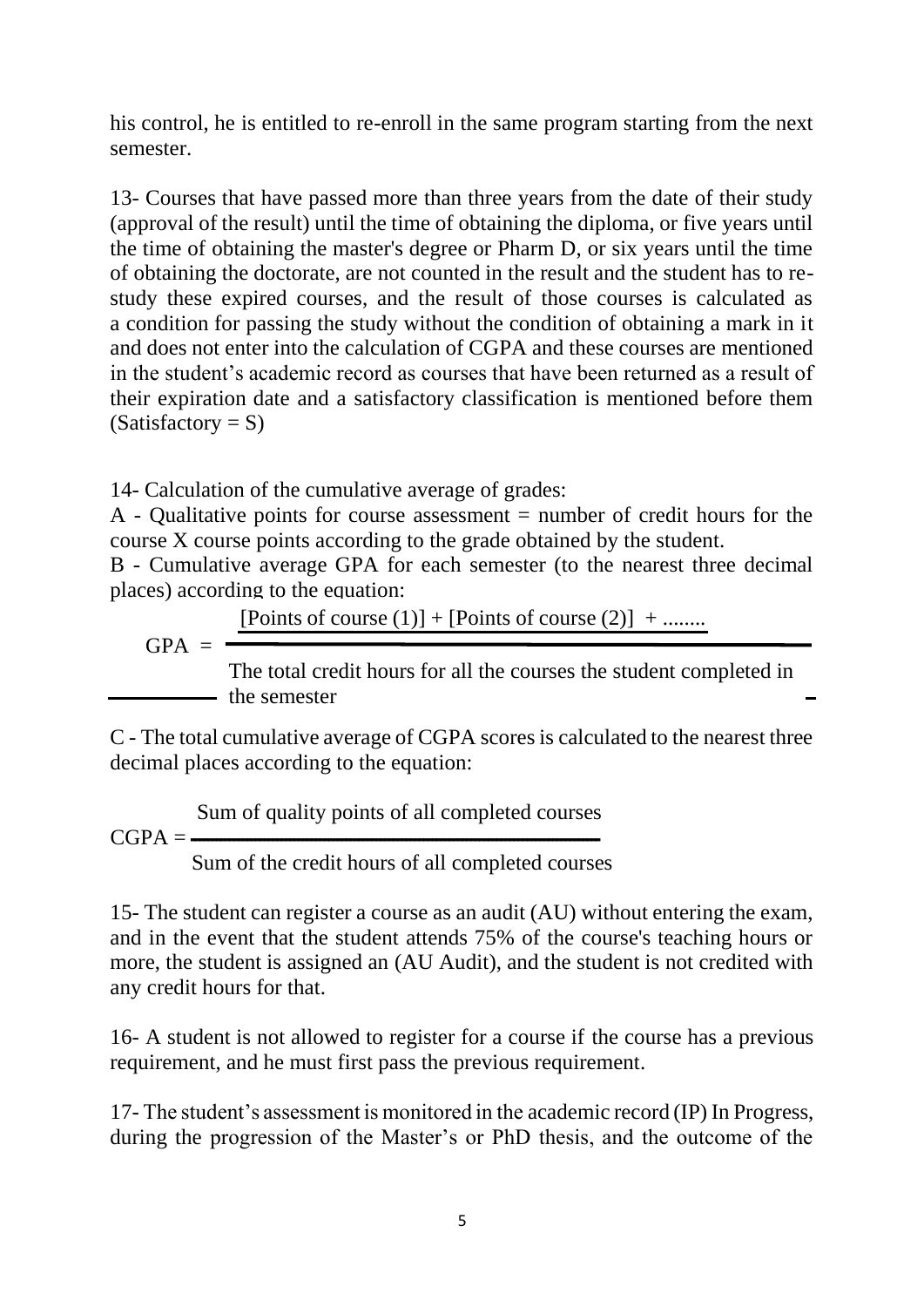thesis's discussion is monitored with an Approved (AP) or Not approved (NAP) grade. It is not included in the calculation of CGPA.

#### **Article (7):**

Course evaluation rules:

1- 60% of the score is allocated to the final examination, and the remainder (40%) is allocated to periodic tests and continuous evaluation. In case that this percentage is not applied, what is stated in the course schedules shall be applied according to the nature of each department / course and according to what is mentioned in the tables attached to the regulation.

2- The system of calculating points and grades for academic courses is as follows:

|                | <b>Points</b> | Grade          | <b>Mark</b>                                                                                        | <b>Grade</b>                                                      |  |
|----------------|---------------|----------------|----------------------------------------------------------------------------------------------------|-------------------------------------------------------------------|--|
| <b>Success</b> | 4.000         | $\mathbf A$    | <b>90 and</b>                                                                                      |                                                                   |  |
|                |               |                | more                                                                                               | <b>Excellent</b>                                                  |  |
|                | 3.666         | $A -$          | $85 \text{ to } < 90$                                                                              |                                                                   |  |
|                | 3.333         | $B +$          | $80 \text{ to } < 85$                                                                              | <b>Very Good</b>                                                  |  |
|                | 3.000         | $\bf{B}$       | $75$ to $< 80$                                                                                     |                                                                   |  |
|                | 2.666         | $\mathbf{B}$ - | $70 \text{ to } < 75$                                                                              | Good                                                              |  |
|                | 2.333         | $C +$          | $65 \text{ to} < 70$                                                                               |                                                                   |  |
|                | 2.000         | $\mathbf C$    | $60 \text{ to } < 65$                                                                              | Acceptable                                                        |  |
|                | 1.666         | $\mathbf{C}$ - | $55 \text{ to } < 60$                                                                              | Weak                                                              |  |
| Failure        | 1.333         | $D +$          | $50 \text{ to } < 55$                                                                              |                                                                   |  |
|                | 1.000         | D              | $40 \text{ to } < 50$                                                                              |                                                                   |  |
|                | 0.000         | $\mathbf{F}$   | < 40                                                                                               | <b>Very Weak</b>                                                  |  |
|                | W             |                |                                                                                                    | It is made for the student who withdraws from<br>a                |  |
|                |               |                |                                                                                                    | course. (Withdrawal)                                              |  |
|                |               | <b>FW</b>      |                                                                                                    | Is allocated to a student who compulsorily withdraws from a       |  |
|                |               |                |                                                                                                    | course. (Forced Withdrawal)                                       |  |
|                | $\mathbf I$   |                |                                                                                                    | Is allocated to students who did not complete the course          |  |
|                |               |                |                                                                                                    | requirements. (Incomplete)                                        |  |
|                | <b>MW</b>     |                |                                                                                                    | It is made for a student who withdraws for military service.      |  |
|                |               |                |                                                                                                    | (Military Withdrawal)                                             |  |
|                | ---           | <b>AU</b>      | ------                                                                                             | The student is registered as a listener. (Audit)                  |  |
|                | IP            |                | The student is registered for hours of the thesis and has not<br>yet been completed. (In Progress) |                                                                   |  |
|                | AP            |                |                                                                                                    | It is made for the student upon successfully discussing the       |  |
|                |               |                |                                                                                                    | scientific thesis. (Approved)                                     |  |
|                |               |                |                                                                                                    | It is provided to the student when he fails to discuss the        |  |
|                |               | <b>NAP</b>     |                                                                                                    | scientific thesis. (Not Approved)                                 |  |
|                |               | S              |                                                                                                    | Is allocated to the student for the course that was<br>re-studied |  |
|                |               |                |                                                                                                    | for the expiration of its validity period.                        |  |
|                |               |                |                                                                                                    | (Satisfactory                                                     |  |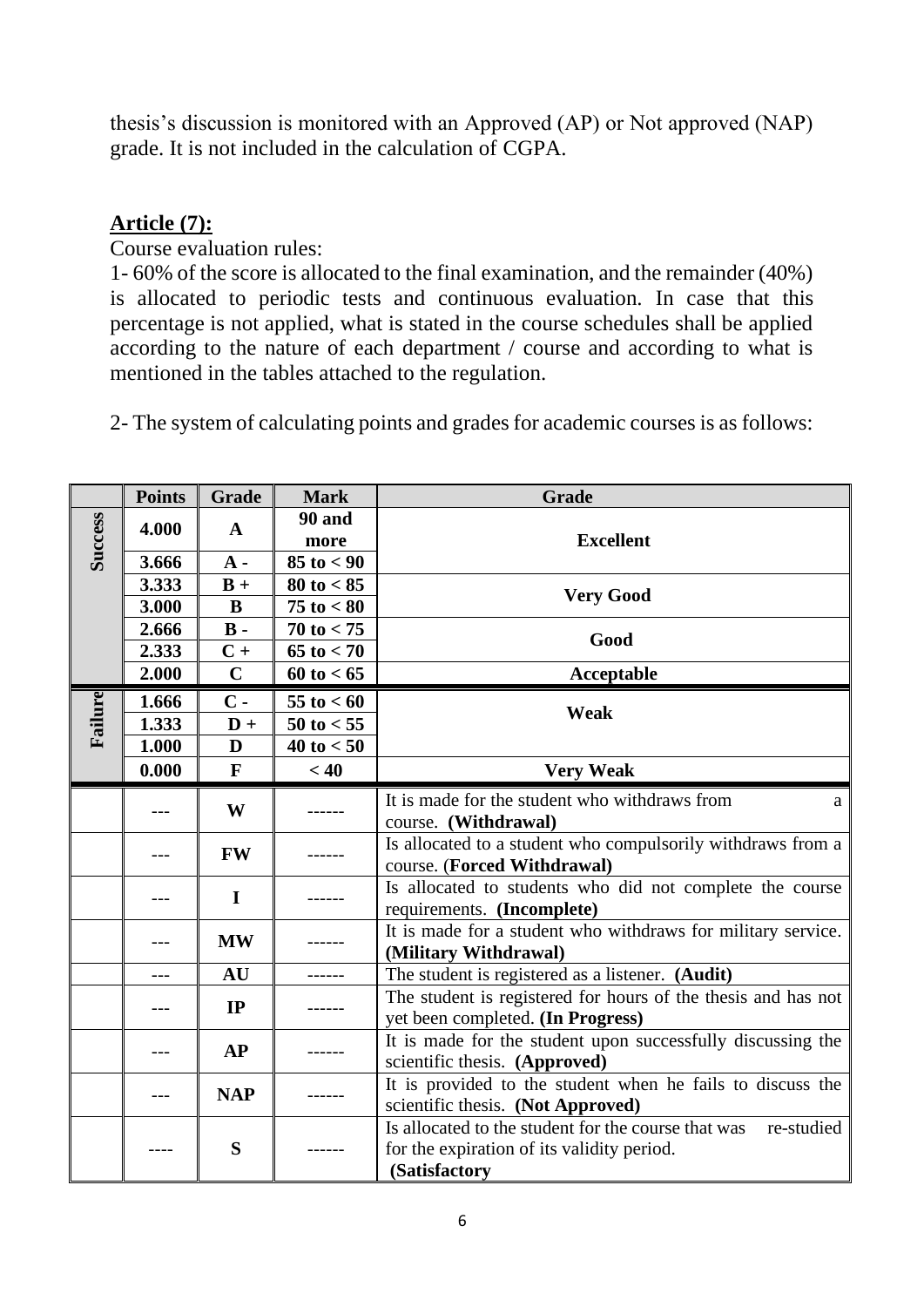3- The college council may, after taking the opinion of the relevant department council and according to the nature of the courses, decide to hold an electronic examination in one or more courses in the whole course or part of it. It is also allowed to correct the exam electronically whenever the infrastructure and technical capabilities are available.

#### **Article (8):**

Tuition fees for postgraduate programmes:

At the beginning of each academic year, the value of registering the credit hour for graduate studies programmes is determined by a decision of the President of the University based on the approval of the University Council.

#### **Article (9):**

Academic advisor:

The department determines for each student an academic advisor, preferably one of the faculty members of the same specialty whenever possible, in order to provide advice and guidance during his study period and to help him choose the basic and elective courses required for his field of specialization. The opinion of the academic advisor is advisory and not mandatory for the student until the end of the student's study of the courses. The student may freely choose the supervisor whenever possible. The academic advisor is replaced by the academic supervisor for the master's and doctoral degree student upon registration of the thesis.

#### **Article (10):**

Transfer of credit hours:

1- After the approval of the College Council and based on the proposal of the Department Council, the student is allowed to transfer a number of credit hours that he previously studied at another university, provided that they are among the requirements for obtaining the degree and that he has succeeded in it with a grade of no less than C or equivalent, provided that:

A) That the total number of transferred hours should not exceed 30% of the total study hours needed to obtain the degree

B) The student should not have benefited from the study of these credit hours on getting a certificate or another academic degree.

C) Those credit hours transferred from another university are not included in the CGPA calculation.

2- A student who is registered in one of the graduate studies programmes at Alexandria University is allowed to transfer any number of credit hours in which he has succeeded with a grade of at least C or equivalent previously studied at the University of Alexandria in the continuing education program or a program that has not been completed to any of the postgraduate programmes he wishes to Enroll in it if these courses are one of the requirements of the program, and these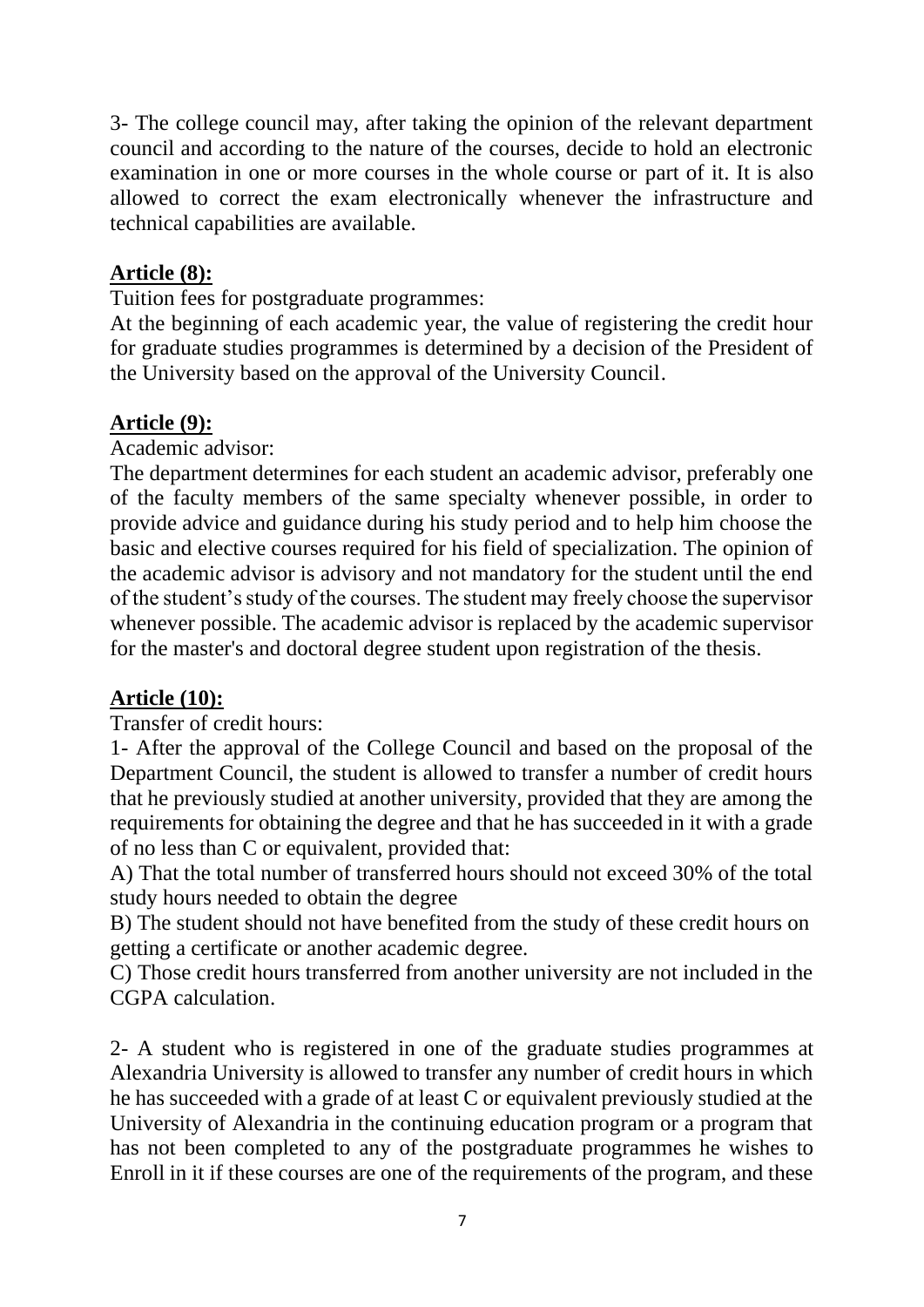hours are included in the calculation of the cumulative average of the CGPA, provided that no more than three years have passed from the date of passing the course (approval of the result) until he obtained a diploma or five years from the date of passing the course until he obtained a degree Master's degree or Doctor of Pharmacy degree or six years until obtaining a doctorate degree.

# **Chapter (2), The post-graduates' programmes:**

#### **Article (11):**

Alexandria University grants the following higher academic and professional certificates and degrees upon the proposal of the College council:

1- Postgraduate diplomas (specialist / professional).

2- Master's degrees in pharmaceutical sciences (in the field of specialization).

3- Doctorate of Philosophy degrees in pharmaceutical sciences (in the field of specialization).

4- Doctor of Pharmacy degree (a professional degree awarded to holders of Bachelor of Pharmacy) (Pharm D).

5- The professional master's degree with the credit hour system in one of the specializations indicated in the internal regulations.

#### **A- Diploma of Higher Studies (Specialized Diploma) (0600600)**

| <b>Name</b>                                              |         |  |  |  |
|----------------------------------------------------------|---------|--|--|--|
| Diploma in Cosmetic Preparations and Entrepreneurship    |         |  |  |  |
| (Pharmaceutics Department)                               | 0601600 |  |  |  |
| Diploma in Hospital and Clinical Pharmacy                |         |  |  |  |
| (Pharmaceutics and Pharmacy Practice Departments)        | 0601600 |  |  |  |
| Diploma in Medicinal Plants and Traditional Therapeutics |         |  |  |  |
| (Pharmacognosy Department)                               | 0606600 |  |  |  |
| Diploma in Biochemical Analysis                          |         |  |  |  |
| (Biochemistry Department)                                |         |  |  |  |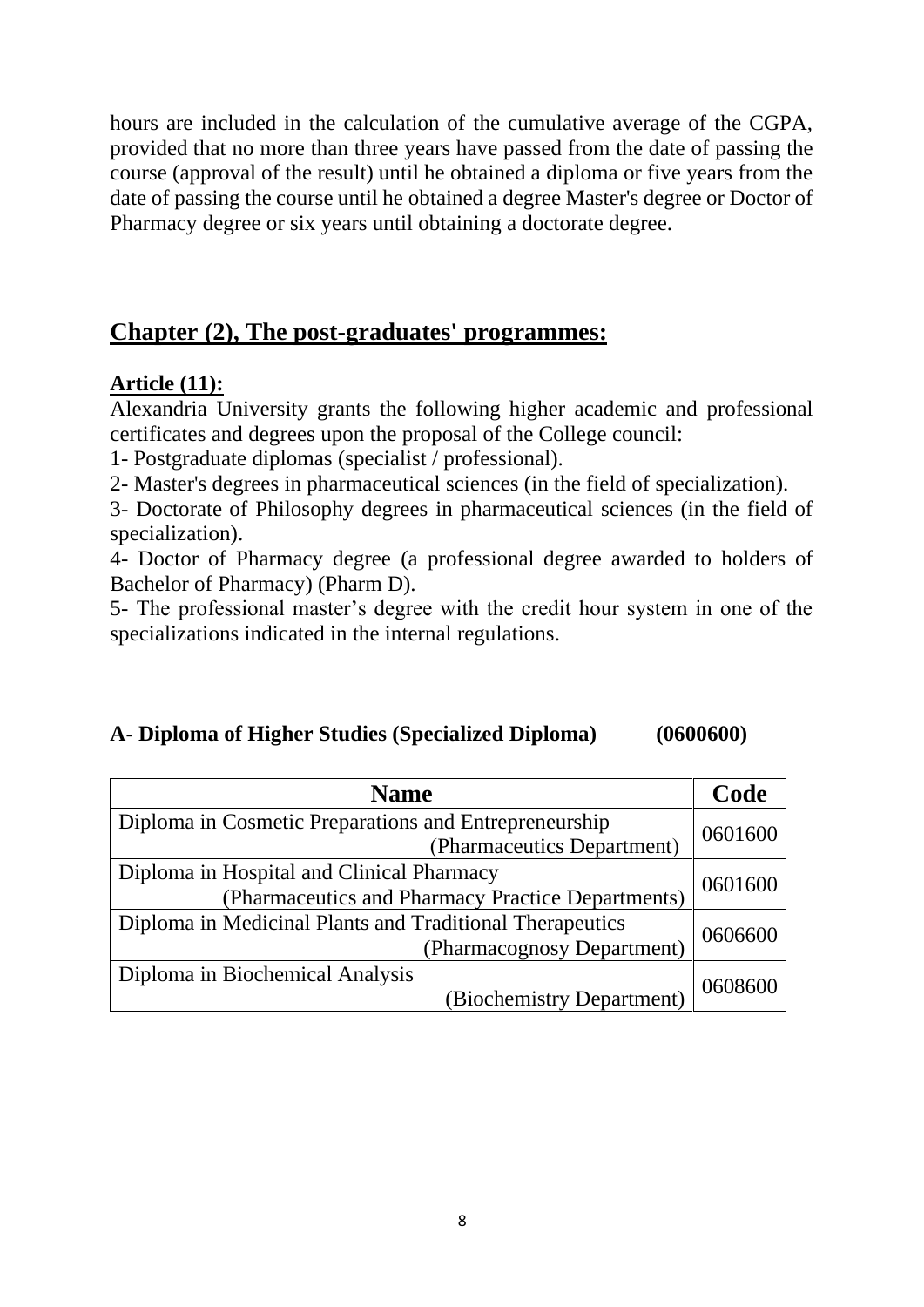# **B- Master degree in Pharmaceutical Sciences (0600700)**

| <b>Department</b>                          | Code    |
|--------------------------------------------|---------|
| Pharmaceutics                              | 0601700 |
| Pharmacology and Toxicology                | 0602700 |
| <b>Industrial Pharmacy</b>                 | 0603700 |
| Microbiology and Immunology                | 0604700 |
| <b>Pharmaceutical Chemistry</b>            | 0605700 |
| Pharmacognosy                              | 0606700 |
| <b>Pharmaceutical Analytical Chemistry</b> | 0607700 |
| Biochemistry                               | 0608700 |
| <b>Pharmacy Practice</b>                   | 0609700 |

# **C- Doctor of Philosophy Degree in Pharmaceutical Sciences (0600800)**

| <b>Department</b>                          | Code    |
|--------------------------------------------|---------|
| Pharmaceutics                              | 0601800 |
| Pharmacology and Toxicology                | 0602800 |
| <b>Industrial Pharmacy</b>                 | 0603800 |
| Microbiology and Immunology                | 0604800 |
| <b>Pharmaceutical Chemistry</b>            | 0605800 |
| Pharmacognosy                              | 0606800 |
| <b>Pharmaceutical Analytical Chemistry</b> | 0607800 |
| Biochemistry                               | 0608800 |
| <b>Pharmacy Practice</b>                   | 0609800 |

**D- (PharmD) (0600900)**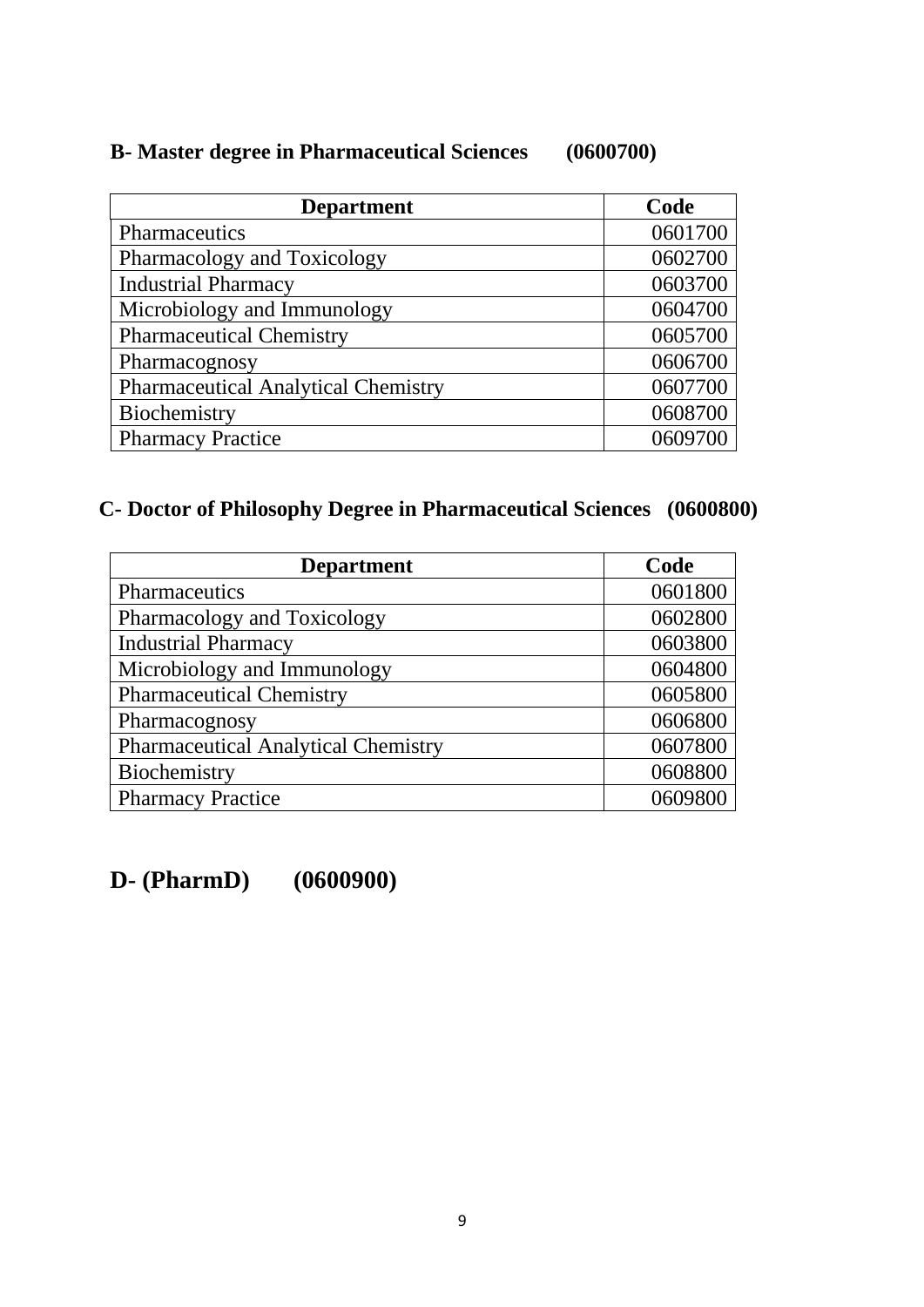# **Chapter (3), Rules for obtaining a postgraduate Diploma**

#### **Article (12):**

Registration conditions:

The following is required for the student to register for any of the postgraduate diplomas in addition to the conditions mentioned in Article (5):

To have a bachelor's degree in Pharmacy from one of the universities recognized by the Supreme Council of Universities.

# **Article (13):**

Program study hours:

1- In order for the student to obtain the diploma, he must study a number of credit hours, as follows:

- 18 credit hours for obtaining a professional diploma.

- 24 credit hours to obtain the specialized diploma.

2- A student who holds a professional diploma is not entitled to register to complete his studies for the academic Master's degree in the specialization. As for a student who has obtained a specialized diploma with a grade of at least 2,333, he may complete his studies for the academic Master's degree in the same specialty, after the approval of the relevant department council and the approval of the college's council and fulfillment conditions for registering for the degree.

# **Chapter (4): General rules for obtaining Master's Degree**

# **Article (14):**

Registration conditions:

The following is required for the student to register for the Master's degree in addition to the conditions mentioned in Article (5):

1- The student must have a bachelor's degree in Pharmacy with at least a good general grade or with a cumulative grade point average of no less than 2,333 CGPA from one of the universities recognized in the specialty branch of the Supreme Council of Universities.

2- A student who obtains (an acceptable) degree in the bachelor's degree and wishes to register for Master's degree according to the college's regulations must either obtain a specialized diploma in the field of study with a grade of at least 2,333. In the absence of a specialized diploma in the college, the student must pass supplementary courses at the bachelor's level determined by the college based on the suggestion of the department council with a CGPA average of no less than 2,333, and the number of supplementary courses must not exceed four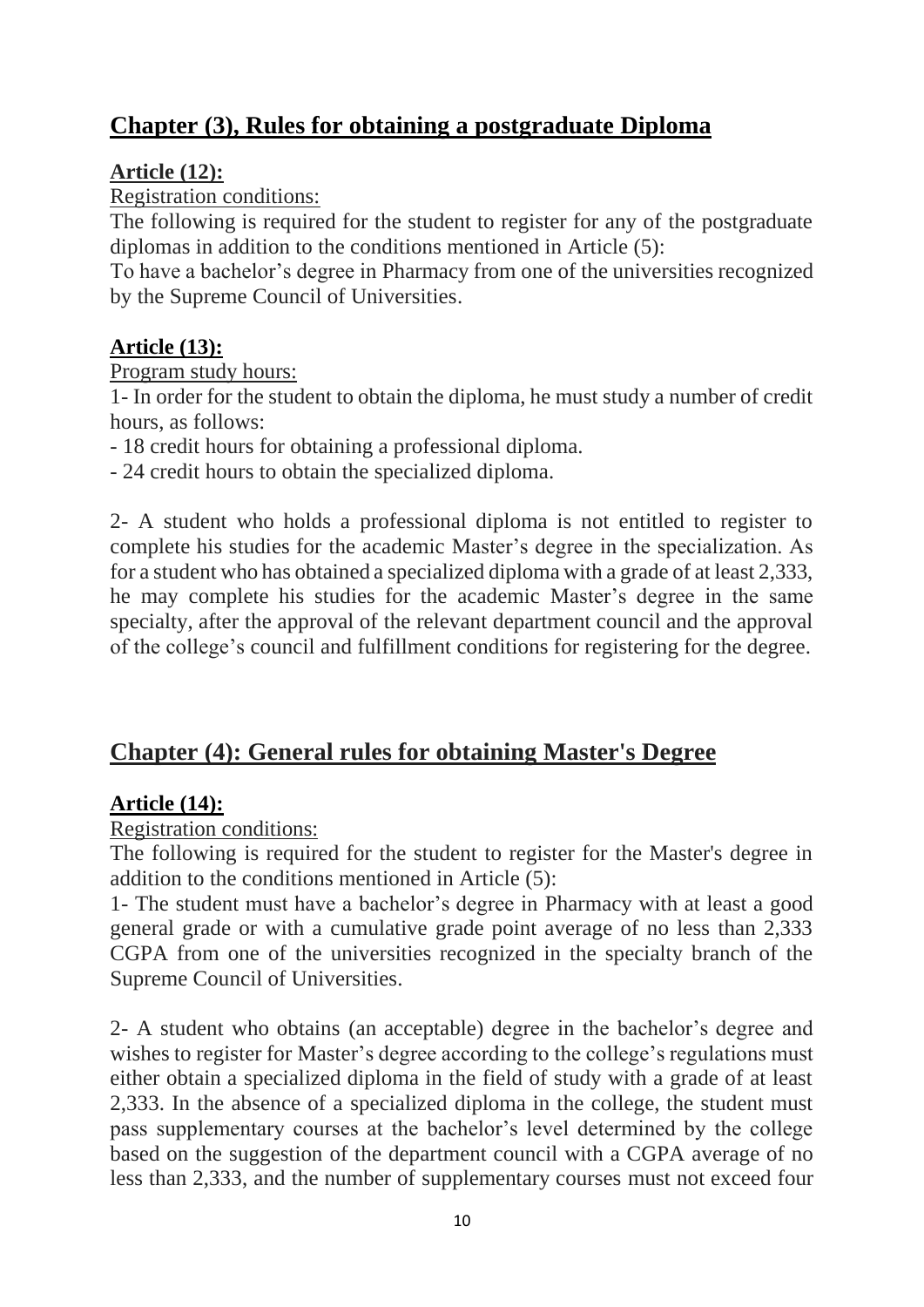courses, provided that it is not a pre-requisite for the core courses, and in case that it is more than four courses, the student spends a qualifying year to succeed in these courses as a condition for registering masters courses and these courses are not counted for him within Program hours.

3- After the student successfully passes the academic courses with a CGPA grade not less than 2.333 (otherwise, the student must register for additional courses or re-register some courses to improve the average grade score) - The student submits an application to register the research proposal plan for the thesis and the student may submit a request to register the proposal plan The research thesis after successfully passing 50% of the general course hours with a CGPA of no less than 2.333.

4- The student presents the research proposal plan for the thesis at the department's seminar before submitting the thesis topic and submitting it to the department council. In the event that the department council approves the research proposal for the thesis, procedures are completed and a supervisory committee is formed.

5- The student must pass the foreign language level in accordance with the regulatory decisions issued by the University Council.

6- After the student has succeeded in all the degree courses with a CGPA not less than 2.333 and the subject of the dissertation is completed, the principal supervisor then submits a report on the validity of the thesis signed by the supervisory body with a request to present to the department council to suggest forming a committee to judge the thesis. In the event that the opinions of the members of the student's supervision committee differ, the objecting supervisor writes a detailed report explaining the reason for his objection to not signing the validity report, and the scientific department studies this case and takes the appropriate decision by forming a triple committee of non-supervisors to study and write the validity letter for discussion. Then Department Council take the appropriate decision and submit it to the Graduate Studies Committee and college council.

7- Master's degree is awarded to students who pass the requirements of the degree and after discussing and approving their academic thesis by the jury committee. The grade of the courses that the student passed are recorded in the student's transcript.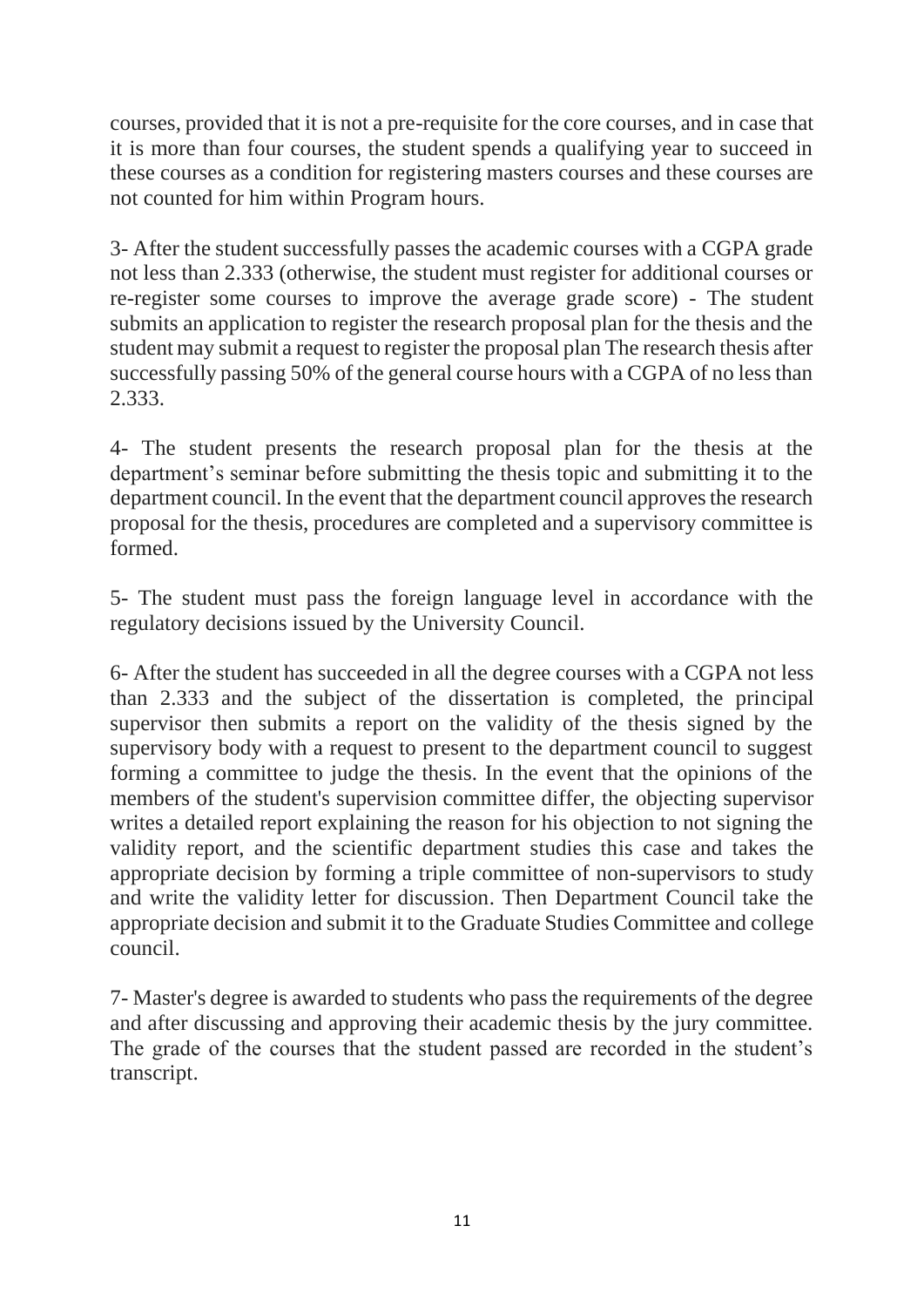# **Article (15):**

#### Program study hours:

In order for the student to obtain Master's degree, he must study 24 credit hours of compulsory and elective courses in addition to 6 credit hours for the thesis so that the total number of hours to obtain the degree is 30 credit hours.

#### **Article (16):**

#### Supervisory Authority:

1- The College Council approves the formation of a supervisory committee for a student registered for Master's degree based on the suggestion of the department council and according to the department's research plan from among the professors or assistant professors. Teachers may participate in supervision so that the number of supervisors does not exceed four members, provided that the main supervisor is from the university. The student may choose between a number of proposed research topics according to the rules established for each scientific department. When necessary, it is permissible to seek the assistance of a faculty member who is seconded internally or who has been fully reassigned internally to supervise master's theses, provided that he is not a single or main supervisor, and faculty members who are related to the student up to the fourth degree may not participate in the supervision committee.

2- In case if the student implements his research plan partially or completely outside the university, it is permissible, with the approval of the faculty council, to participate in the supervision of a specialist with a doctorate degree or with experience in the field of specialization from the organization in which the research is conducted. In all cases, the supervisory committee shall not exceed four members, and the main supervisor must be from the university.

3- In the event that one of the supervisors of the thesis is seconded outside the university or has a vacation, he shall submit to the department council a report of the extent to which the student has reached in preparing the thesis and in light of that the council shall appoint a person to replace him or join him in the supervision. While the seconded supervisor retains his right to publish the results of the thesis in the part that he supervised according to the report submitted by him, and his right to publish is forfeited if he does not submit this report.

4- The thesis supervisors are obligated to submit a periodic report on the student's progress every six months from the date of recording the research proposal plan for the thesis. And it is signed by the supervisory committee together, and in the event that the opinions of the members of the supervisory committee differ, the supervisor who does not agree to the student's itinerary writes a single detailed report explaining the reason for his objection to the student's continued registration, and the scientific department studies the case and takes the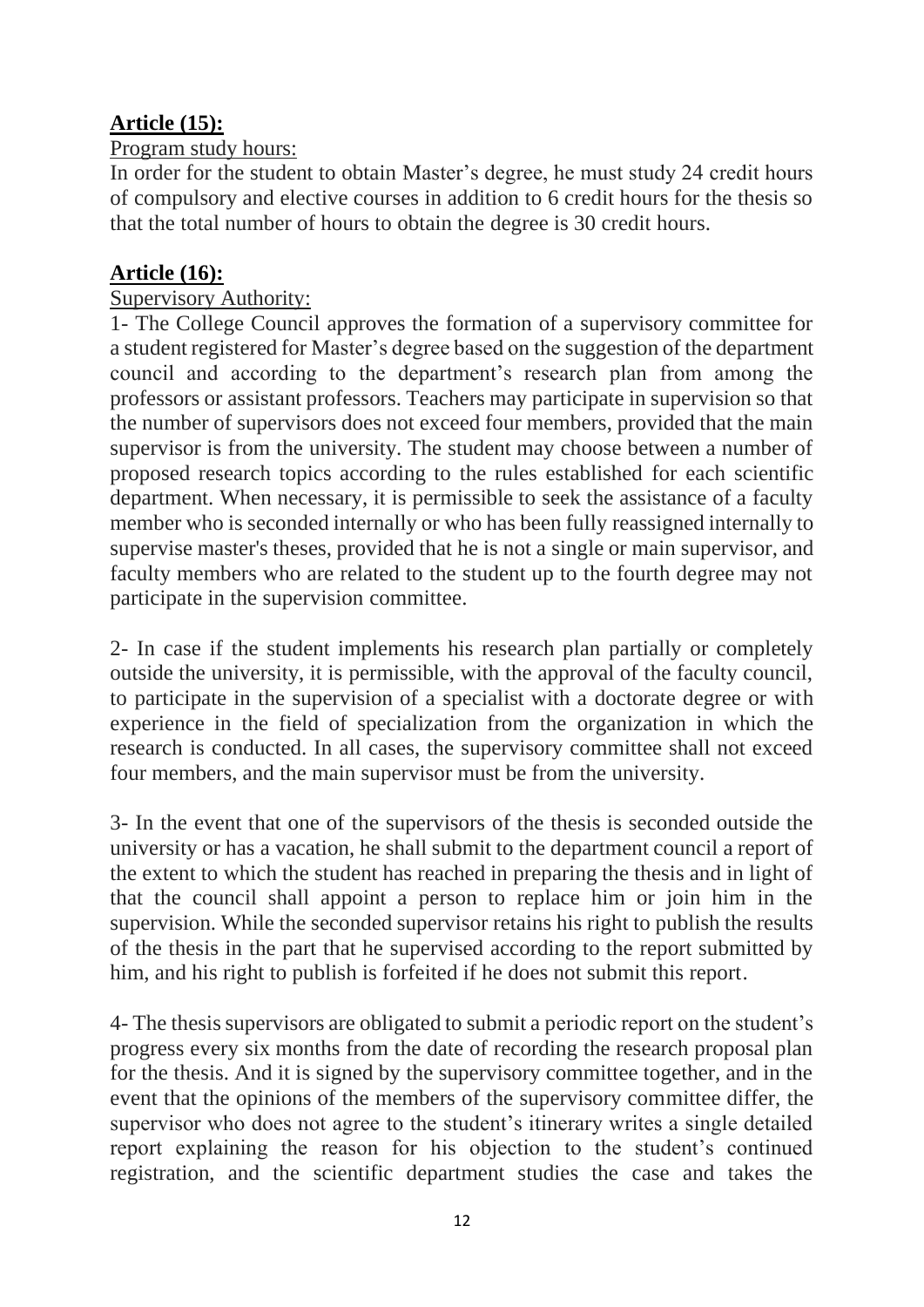appropriate decision, then the reports are approved by the council of the department and the College Graduate Studies Committee. The student is notified through the College's Graduate Studies Department by the supervisory committee's opinion about his progress in the thesis (continuing registration, warning the student or canceling the registration). The student has the right to obtain a scanned copy of the report.

5- The student's registration will be canceled if three continuous periodic reports have been issued from supervisory committee indicating that his performance is unsatisfactory after sending three warnings to him, provided that the reason for dissatisfaction with the student's performance is clarified in detail in the periodic report.

6- If the supervisory committee does not comply with submitting the periodic report to the student, then this is considered as the committee's approval of continuing his registration and that the student performs his research work in a satisfactory manner. The University Council has the right to amend the supervision committee based on the proposal of the College Council after taking the opinion of the Department Council in case the supervisor does not comply with the requirements of Supervision through periodic reports to follow up on student performance.

7- Three warnings are directed to students who are not regular or who have dropped out of study after registering for the master's degree, so that the first warning is given after six months have passed from the date of discontinuation, and in the event that the discontinuation continues, a second warning is issued six months later. Then, six months later, the Vice Dean for Graduate Studies proposes to cancel the student's registration to the College Council for lack of seriousness.

#### **Article (17):**

#### The Examiner's Committee:

After the completion of the thesis, the supervisory committee submits the dissertation to the department council to be then presented to the college council with the following documents:

1- A report on the validity of the thesis for discussion, explaining what the researcher did, and it is signed by all the supervisors (as stated in Article 14). The supervisory committee also submits a proposal to form of the Examiner's committee. In case of traveling of one of the supervisors, the traveling supervisor sends a letter, fax, or e-mail (within two weeks) indicating his approval of what is stated in the validity report. If the response does not arrive, he is asked to send the report again, and in the event that his approval is not received within two weeks to submit the validity report, this is considered as approval.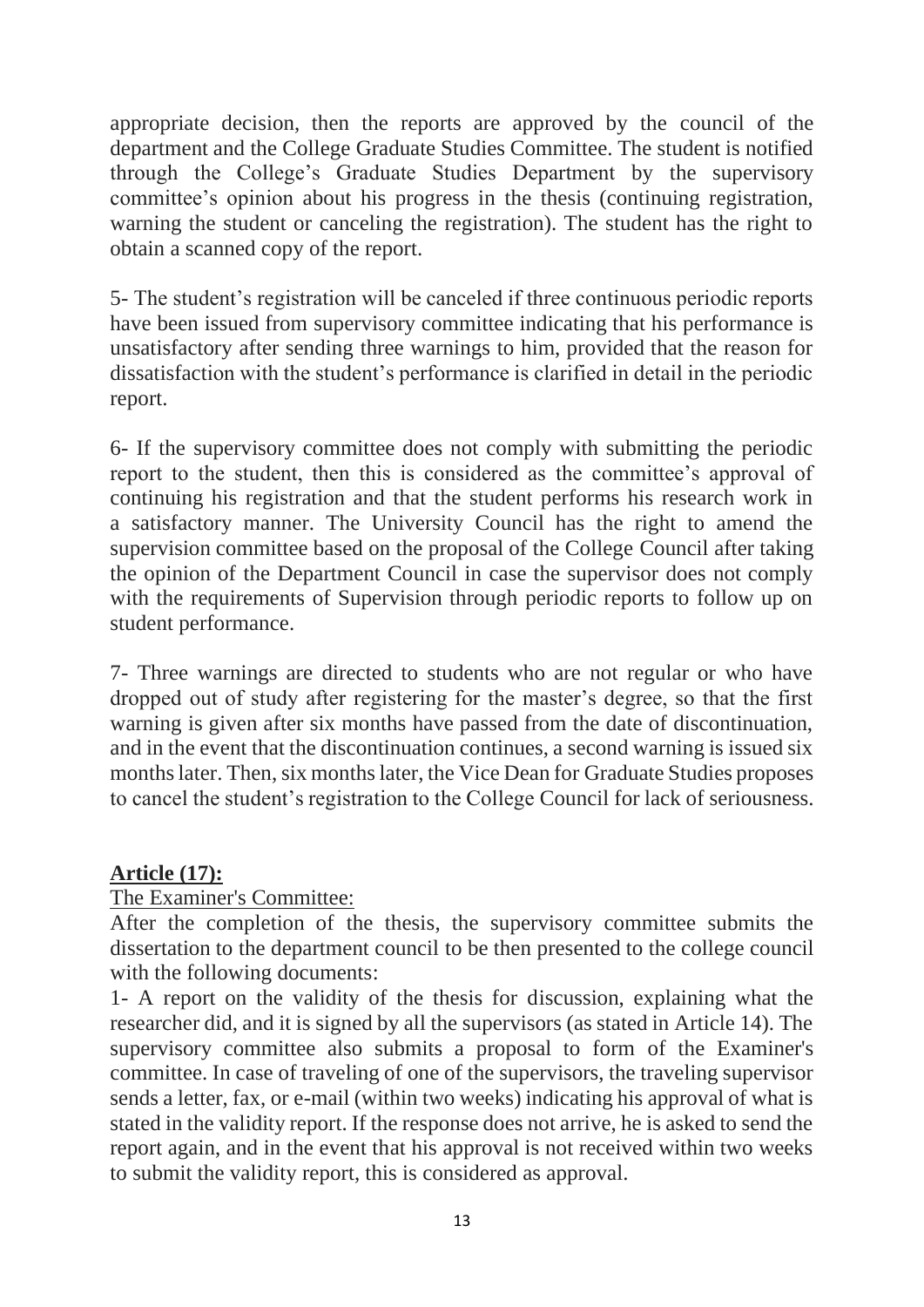2- Based on the proposal of the department council, the college council forms a committee to judge the thesis from three members of the professors or assistant professors, one of whom is the supervisor of the thesis and the other two members from among the professors and assistant professors in universities, and the chair of the committee is the most senior professors, and in the event of multiple supervisors, they may participate in the committee but only as one vote.

It is permissible for the two members or one of them to be from former professors or those of their scientific level who are specialists, provided that at least one of them is from outside the college for Master's theses. The formation of the Examiner's committee shall be approved by the vice president for Graduate studies and research, and it is permissible, when necessary, to seek assistance from professors or assistant professors who are seconded internally or who are fully reassigned internally to participate in the Examiner's committees as an internal examiner. It is not permissible for professors or assistant professors who are related to the student up to the fourth degree to participate in the Examiner's committee.

3- The discussion may take place in the presence of one of the representatives of the supervisory committee in the jury in case the other supervisor is unable to attend. In all cases, the dissertation must be discussed publicly in one of the halls of Alexandria University.

4- If the thesis is not discussed within three months from the date of the university's accreditation to form the Examiner's committee, the committee is reaccredited with the same members again.

5- The Examiner's committee may recommend authorizing the thesis or returning the thesis to the researcher to complete what it deems shortage, provided that it submits a collective report to the concerned department in which it is recommended that the student be given a period to complete its remarks within six months at most from the date of discussion.

6- The student is granted Master's degree after fulfilling all the requirements for granting the degree, provided that the date of registration of the student is calculated from the registration of the first course of the academic courses, and the period required for obtaining Master's degree may not be less than two years.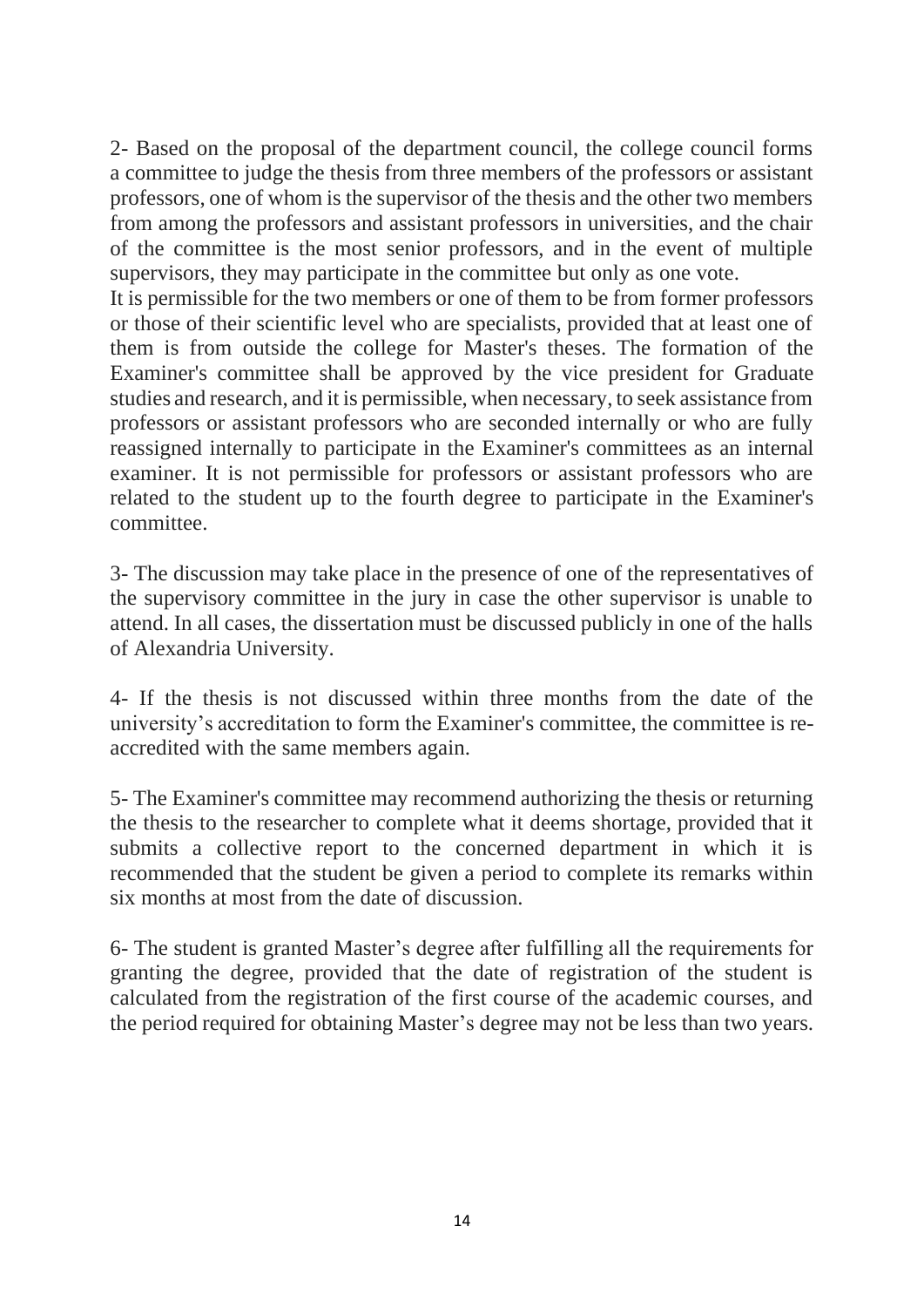# **Chapter (5): General Rules for Obtaining Doctor of Philosophy**

### **Article (18):**

Registration conditions:

The following conditions are required for the student to register for the PhD in addition to the conditions mentioned in Article (5):

1- The student must have a bachelor's degree in Pharmacy and Master's degree in subspecialty in a branch from a university recognized by the Supreme Council of Universities.

2- Based on the suggestion of the relevant department council, the college council may accept the registration of a student who has Master's degree in a branch other than the specialty, and that after successfully passing a number of supplementary courses at the bachelor's, diploma or Master's level, which the department deems necessary. So that the number of supplementary courses does not exceed four courses, provided that they are not a prerequisite for the basic courses, and in the event that they exceed four courses, the student spends a qualifying year to succeed in these courses as a condition for enrollment in the preliminary study or registration for the thesis, and these courses are not counted for him within the hours of the program.

3- A comprehensive exam is held for the student orally in the field of specialization. The examination committee of this exam is made up of an odd number of three professors, provided that one of them is one of the supervisors of the student's thesis. The mechanism for performing the comprehensive exam for the doctoral degree is applied according to what is decided by the University Council.

The comprehensive exam aims to measure the student's ability in depth and comprehensiveness in understanding the topics of the main specialization and supporting subspecialties and aims to measure the student's methodological ability to reflect, analyze, conclude and propose appropriate solutions to the questions presented to him.

Before holding the comprehensive exam, the following is required:

• The student has successfully passed the academic courses and a cumulative average of CGPA scores not less than 2.333. If the student obtains a CGPA of less than 2,333, the student must register for additional courses or repeat some courses to improve the average score.

• The research proposal plan for the thesis is accredited.

4- After the student has successfully passed 9 credit hours of academic courses with a CGPA grade not less than 2.333 (otherwise, the student must register for additional courses or re-study some courses to improve the average grade score), the student may apply to register the research proposal plan for the thesis before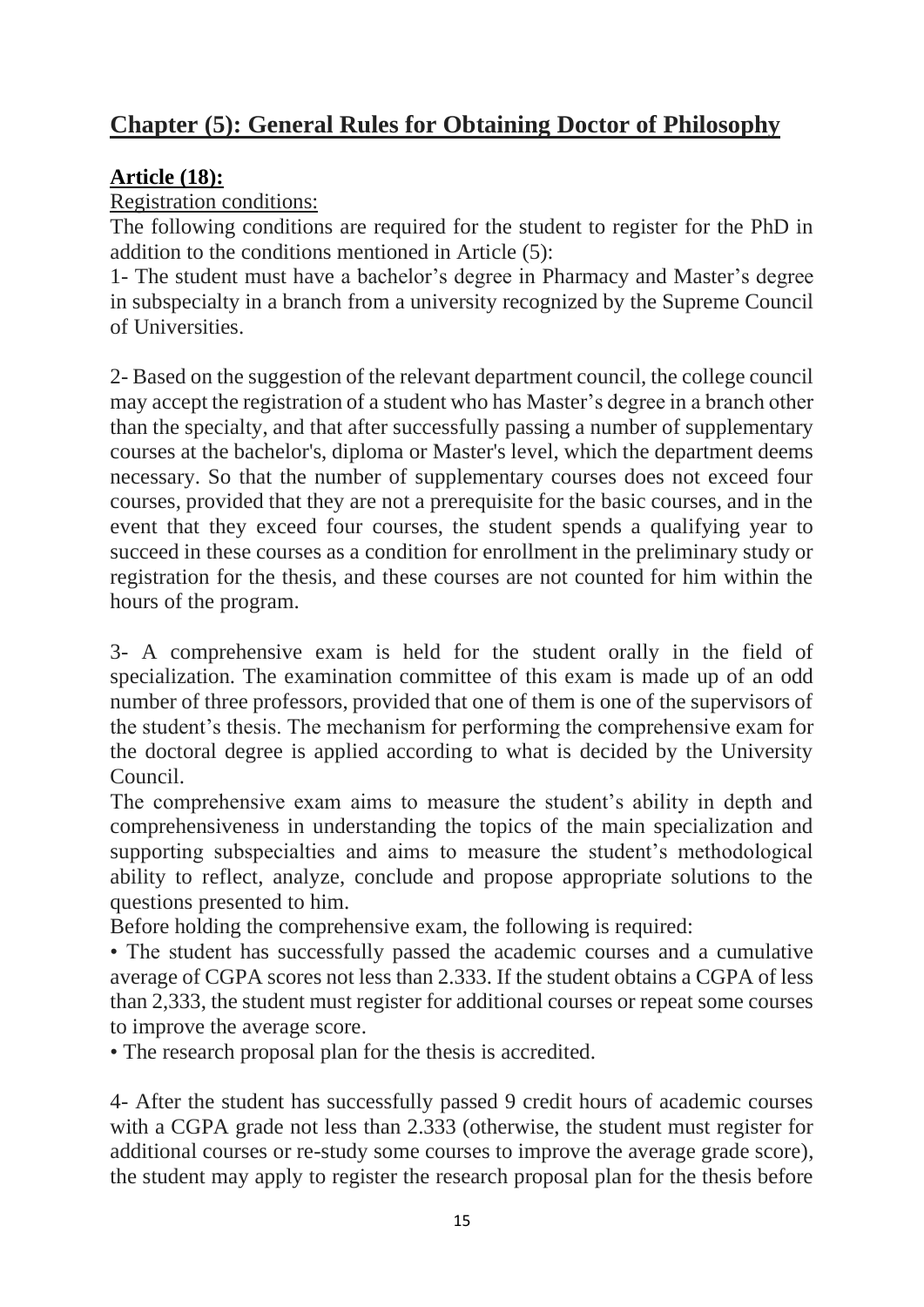passing the comprehensive exam. The student presents the research proposal plan as a seminar to the department council. In the event that the department council approves the research proposal plan for the thesis, procedures are completed and a supervisory committee is formed.

5- The student must pass the level of the foreign language in accordance with the organizing decisions issued by the University Council, unless the student passes it while studying the Masters.

6- After the student has succeeded in all the degree courses with a CGPA not less than 2.333 and the topic of the thesis is completed, then the principal supervisor submits a report on the validity of the thesis signed by the supervisory committee with a request to present to the department council to suggest forming the Examiner's committee. In the event that the opinions of the members of the student's supervision committee differ, the objecting supervisor writes a detailed report explaining the reason for his objection to not signing the validity report, and the scientific department studies this case and takes the appropriate decision by forming a triple committee of non-supervisors to study and write the validity letter for discussion. Then Department Council take the appropriate decision and submit it to the Graduate Studies Committee and college council.

7- The PhD is granted to the student who passes the discussion of his academic thesis and all the requirements of the degree, based on the proposal of the department council and the approval of the college council. However, the grades for courses that the student have passed are listed in the student transcript.

#### **Article (19):**

#### Program study hours:

In order for the student to obtain a doctorate degree, he must study 18 credit hours of compulsory and elective courses in addition to the number of 20 credit hours for the thesis so that the total number of hours to obtain the degree is more than 38 hours.

# **Article (20):**

#### Supervisory Authority:

1- The college council approves the formation of the supervisory committee for the student registered for a doctoral degree based on the proposal of the department council and according to the research plan of the department from among the professors or assistant professors. Teachers may participate in supervision so that the number of supervisors does not exceed four members, provided that the main supervisor is a professor from the university. The student may choose between a number of proposed research topics according to the rules established for each scientific department.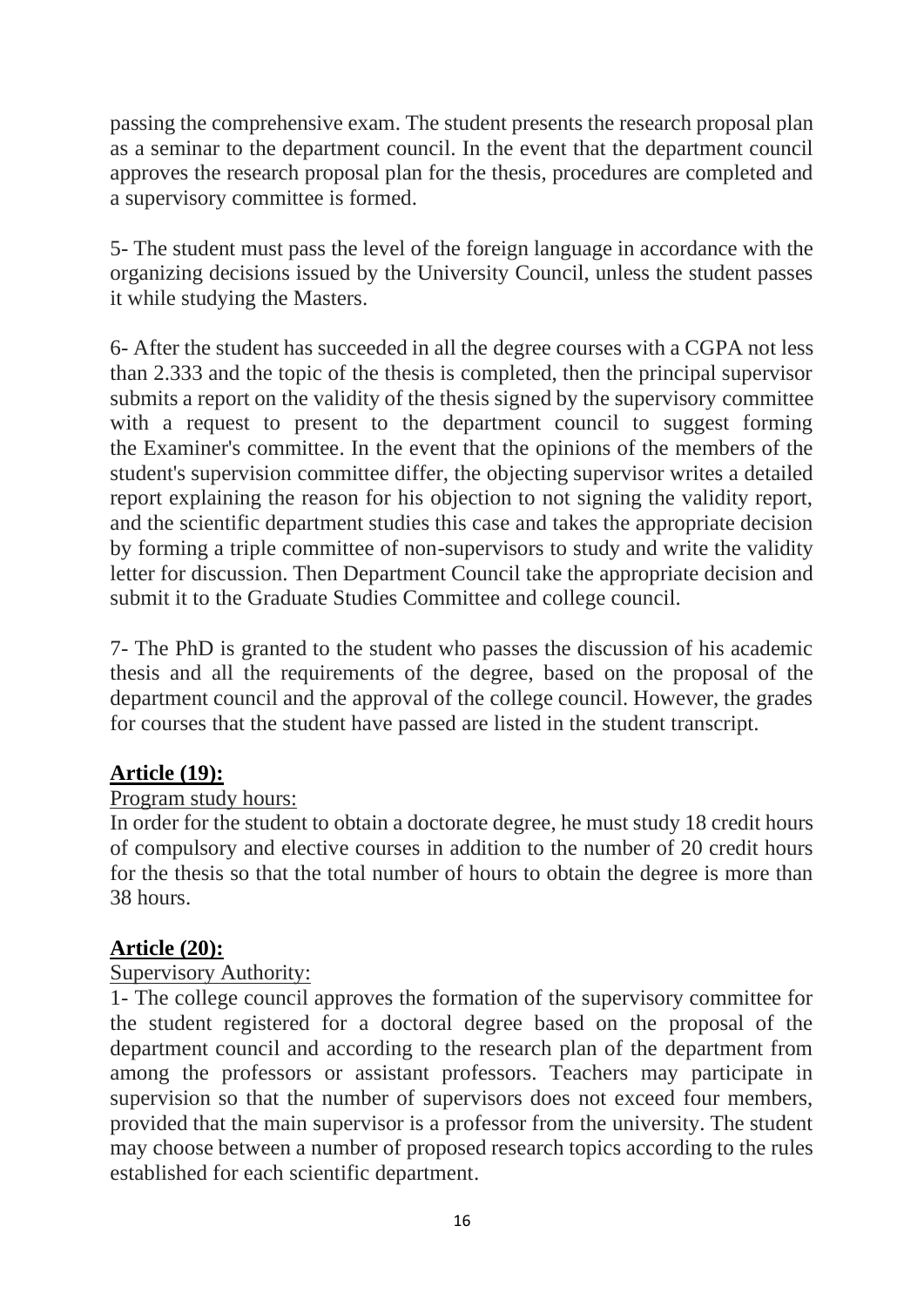When necessary, it is permissible to seek the assistance of a faculty member who is seconded internally or who has been fully reassigned internally to supervise doctoral theses, provided that he is not a single or main supervisor, and faculty members who are related to the student up to the fourth degree may not participate in the supervision committee.

2- In case if the student implements his research plan partially or completely outside the university, it is permissible, with the approval of the faculty council, to participate in the supervision of a specialist with a doctorate degree or with experience in the field of specialization from the organization in which the research is conducted. In all cases, the supervisory committee shall not exceed four members, and the main supervisor must be from the university.

3- In the event that one of the supervisors of the thesis is seconded outside the university or has a vacation, he shall submit to the department council a report of the extent to which the student has reached in preparing the thesis and in light of that the council shall appoint a person to replace him or join him in the supervision. While the seconded supervisor retains his right to publish the results of the thesis in the part that he supervised according to the report submitted by him, and his right to publish is forfeited if he does not submit this report.

4- The thesis supervisors are obligated to submit a periodic report on the student's progress every six months from the date of recording the research proposal plan for the thesis. And it is signed by the supervisory committee together, and in the event that the opinions of the members of the supervisory committee differ, the supervisor who does not agree to the student's itinerary writes a single detailed report explaining the reason for his objection to the student's continued registration, and the scientific department studies the case and takes the appropriate decision, then the reports are approved by the council of the department and the College Graduate Studies Committee. The student is notified through the College's Graduate Studies Department by the supervisory committee's opinion about his progress in the thesis (continuing registration, warning the student or canceling the registration). The student has the right to obtain a scanned copy of the report.

5- The student's registration will be canceled if three continuous periodic reports have been issued from supervisory committee indicating that his performance is unsatisfactory after sending three warnings to him, provided that the reason for dissatisfaction with the student's performance is clarified in detail in the periodic report.

6- If the supervisory committee does not comply with submitting the periodic report to the student, then this is considered as the committee's approval of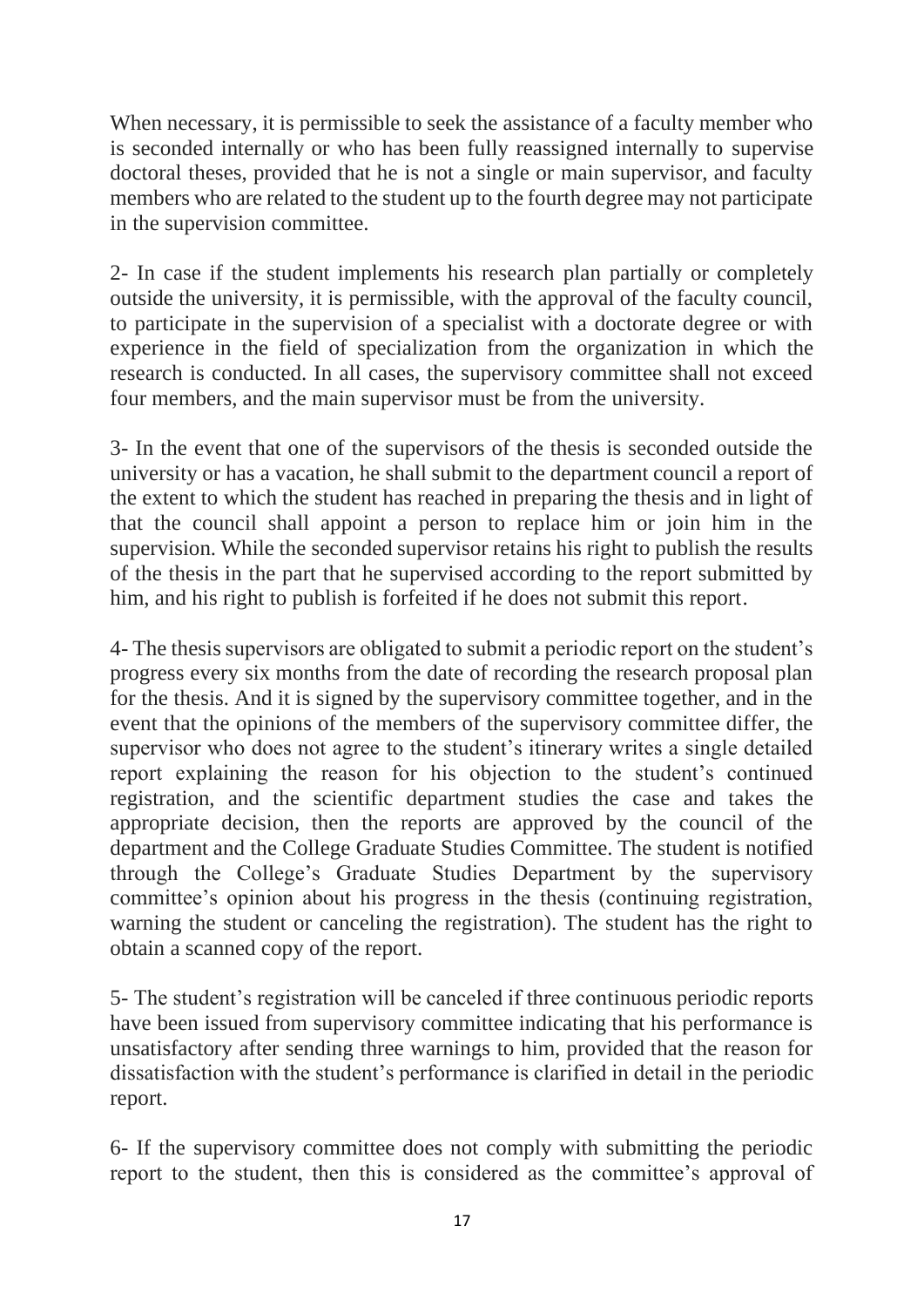continuing his registration and that the student performs his research work in a satisfactory manner. The University Council has the right to amend the supervision committee based on the proposal of the College Council after taking the opinion of the Department Council in case the supervisor does not comply with the requirements of Supervision through periodic reports to follow up on student performance.

7- Three warnings are directed to students who are not regular or who have dropped out of study after registering for the master's degree, so that the first warning is given after six months have passed from the date of discontinuation, and in the event that the discontinuation continues, a second warning is issued six months later. Then, six months later, the Vice Dean for Graduate Studies proposes to cancel the student's registration to the College Council for lack of seriousness.

#### **Article (21):**

#### The Examiner's Committee:

After the completion of the thesis, the supervisory committee submits the dissertation to the department council to be then presented to the college council with the following documents:

A report on the validity of the thesis for discussion, explaining what the researcher did, and it is signed by all the supervisors (as stated in Article 18). The supervisory committee also submits a proposal to form of the Examiner's committee. In case if one of the supervisors travels, the traveling supervisor sends a letter, fax, or email (within two weeks) indicating his approval of what is stated in the validity report. If the response does not arrive, he is asked to send the report again, and in the event that his approval is not received within two weeks to submit the validity report, this is considered as approval.

2- Based on the proposal of the department council, the college council forms a committee to judge the thesis from three members of the professors or assistant professors, one of whom is the supervisor of the thesis and the other two members from among the professors and assistant professors in universities, and the chair of the committee is the most senior professors, and in the event of multiple supervisors, they may participate in the committee but only as one vote.

It is permissible for the two members or one of them to be from former professors or those of their scientific level who are specialists, provided that at least one of them is from outside the college for Master's theses. The formation of the Examiner's committee shall be approved by the vice president for Graduate studies and research, and it is permissible, when necessary, to seek assistance from professors or assistant professors who are seconded internally or who are fully reassigned internally to participate in the Examiner's committees as an internal examiner. It is not permissible for professors or assistant professors who are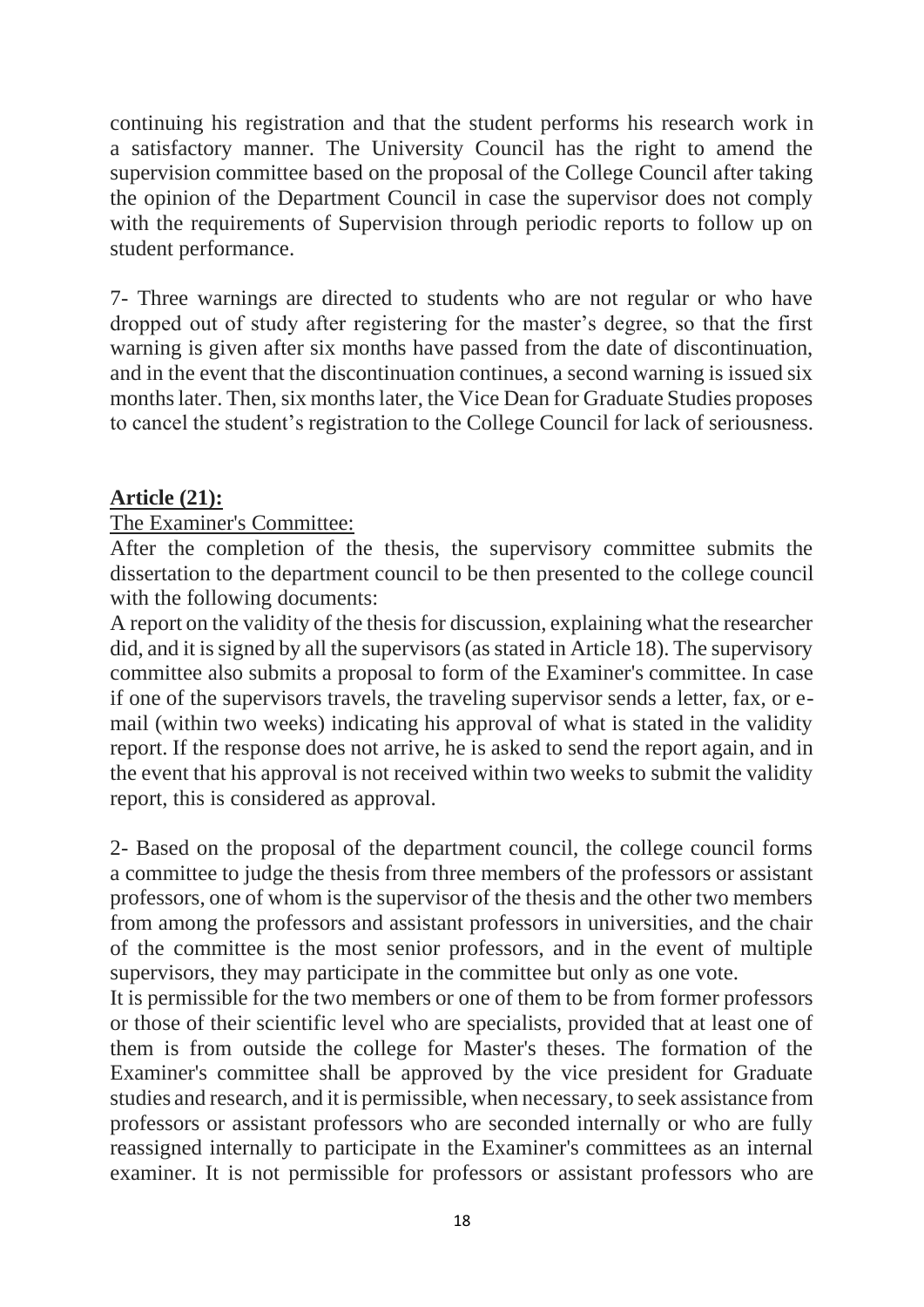related to the student up to the fourth degree to participate in the Examiner's committee.

3- The discussion may take place in the presence of one of the supervisory committee representatives in the event that the other supervisor is not present. In all cases, the message must be discussed publicly in one of the halls of Alexandria University.

4- If the dissertation is not discussed within three months from the date of the university's accreditation to form the Examiner's committee, the committee is reaccredited with the same members again. In the event that, a foreign examiner participates in the committee, this period may extend to four months, and in case the committee does not convene, the committee's composition will be changed to another committee.

5- The Examiner's committee may recommend authorizing the thesis or returning the thesis to the researcher to complete what it deems shortage, provided that it submits a collective report to the concerned department in which it is recommended that the student be given a period to complete its remarks within six months at most from the date of discussion.

6- The student is granted a doctorate degree after fulfilling all the requirements for granting the degree, provided that the date of registration of the student starts from the registration of the first course of the academic courses and the minimum for obtaining the doctoral degree is at least two years since the registration of the student's first course of study.

#### **Article (22):**

Joint programmes with other universities:

Joint certificates or degrees may be awarded with other universities in the dual program system (Double Degree or Dual Degree) or by the joint degree system according to the regulations determined by the university council.

#### **Chapter (6): General Rules for Obtaining the Degree of Doctor of Pharmacy (PharmD)**

#### **Article (23):**

Registration conditions:

The following is required for the student to register the degree of PharmD in addition to the conditions mentioned in Article (5):

1- The student must have a bachelor's degree in Pharmacy with a grade of good at least and work in hospital pharmacy upon application.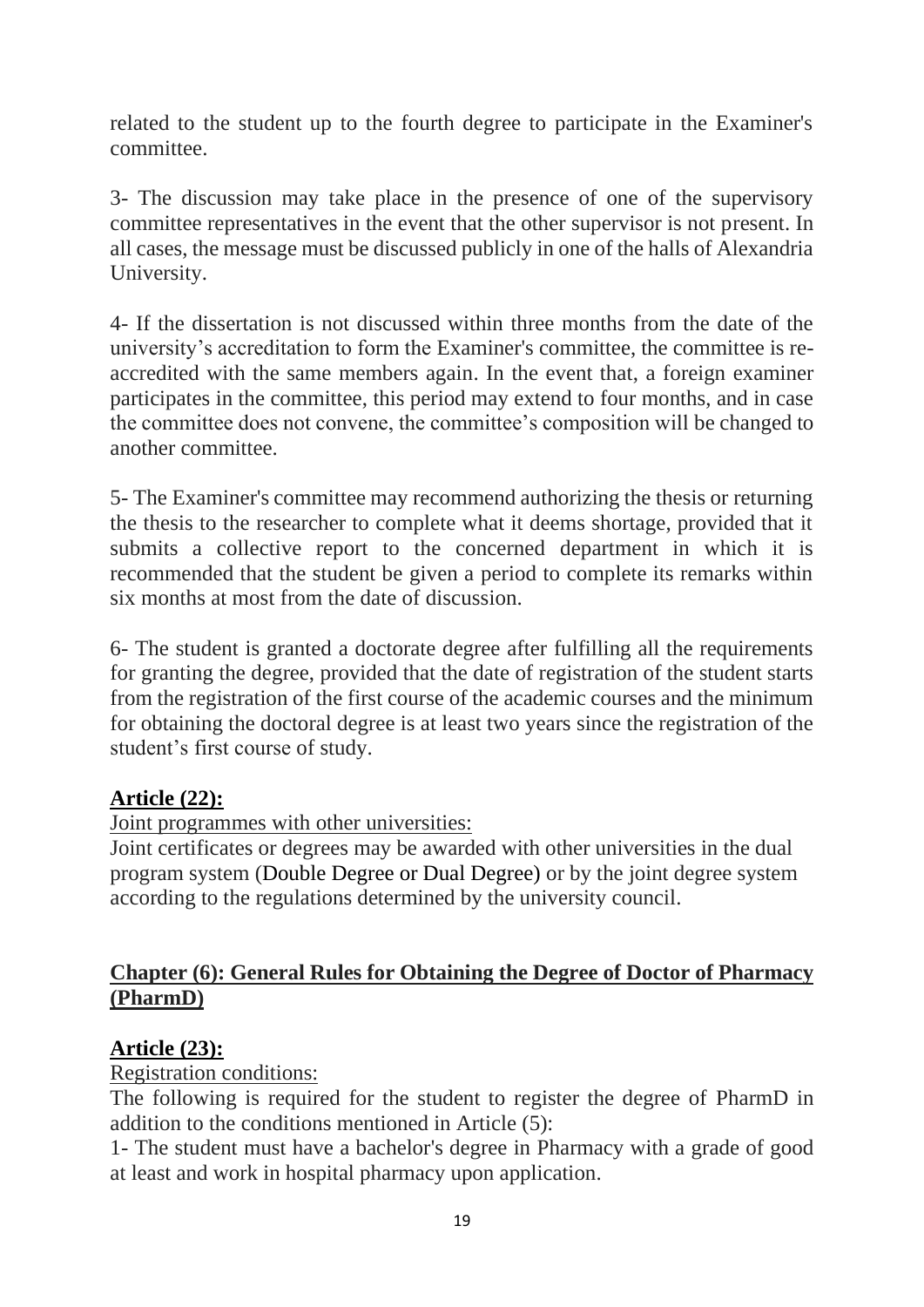2- When the student passes the courses, the total cumulative average of the CGPA grades must not be less than 2.333, otherwise the student must re-register in some courses to improve the GPA.

3- PharmD degree is awarded to the student who fulfills all the requirements of the degree, such as courses, discussion sessions, and clinical training in a hospital and submitting a scientific article.

4- PharmD is a professional degree that does not qualify for registration for the degree of Doctor of Philosophy.

### **Article (24):**

Program study hours:

In order for the student to obtain the degree of Doctor of Pharmacy, he must pass 26 credit hours of courses, 8 credit hours of clinical training, and 4 credit hours of scientific essay and spontaneous research.

# **Chapter (7): Continuing Education**

#### **Article (25):**

1- The student has the right to register in courses of graduate studies through the continuing education program after approval of the department and college councils, and the university is informed of the names of students admitted to the continuing education program up to the third week of the start of the study as a maximum.

2- In the event that the student successfully passes the course and its requirements, he shall be granted a statement.

3- The student may transfer these courses to one of the postgraduate programmes if he fulfills the admission requirements for the program provided that no more than three years have passed from the date of passing the course (from accreditation of course result) for the diploma program or five years from the date of passing the course (from accreditation of course result) for the master's program or the degree of Doctor of Pharmacy, or six years from the date of passing the course (from the approval of the course result) for the doctoral program.

4- A graduate student is not entitled to enroll in the continuing education program in courses of the same degree he is registered in.